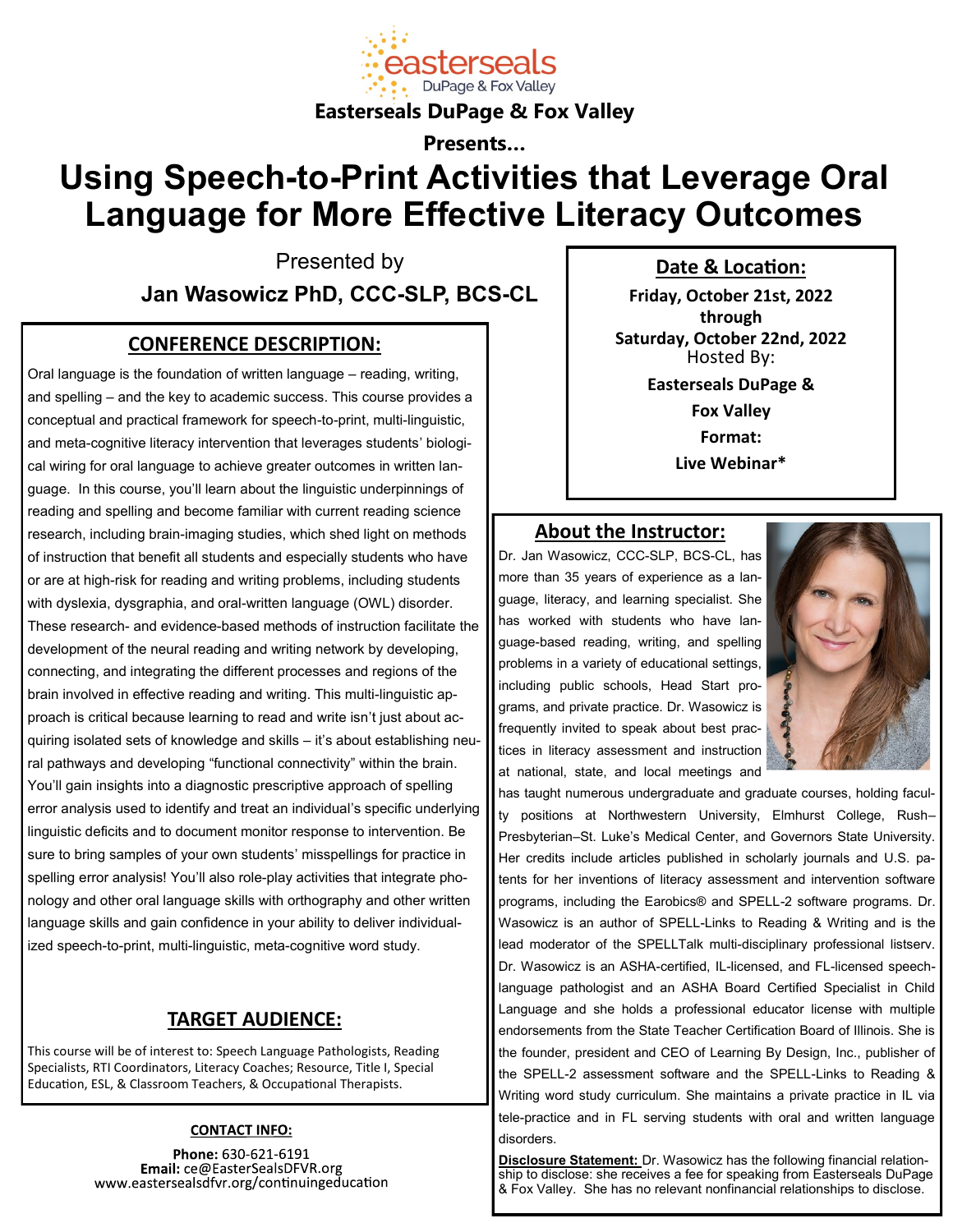# **Course Schedule: 6 Contact Hours**

|         | DAY 1 -- Outline/Timed Agenda (8:30am to 11:30am CST)                                                                                                                                                                                                                                                                                                                                                                             |
|---------|-----------------------------------------------------------------------------------------------------------------------------------------------------------------------------------------------------------------------------------------------------------------------------------------------------------------------------------------------------------------------------------------------------------------------------------|
| 15 mins | Welcome and overview                                                                                                                                                                                                                                                                                                                                                                                                              |
| 90 mins | Definition of speech-to-print instruction and examination of the research basis. Lin-<br>guistic underpinnings and five block model of word-level reading (decoding) and<br>spelling (encoding): phonological awareness, orthography, vocabulary, morphological<br>and semantic relationships, and mental orthographic images in long term memory; the<br>role of meta-cognitive instruction for word-level reading and spelling. |
| 15 mins | <b>BREAK</b>                                                                                                                                                                                                                                                                                                                                                                                                                      |
| 60 mins | Discussion of how this conceptual framework is applied to key components of literacy<br>instruction, including how we teach and develop PA, phonics, reading decoding, sight<br>words, reading fluency, handwriting, and vocabulary skills.<br>DAY 2 -- Outline/Timed Agenda (8:30am to 11:30am CST)                                                                                                                              |
| 15 mins | Assessment tools: advantages and disadvantages of standardized testing, spelling in-<br>ventory, and prescriptive assessment using spelling error analysis.                                                                                                                                                                                                                                                                       |
| 60 mins | Spelling error patterns associated with deficit in each of the five core language blocks<br>of word study; Prescriptive assessment using spelling error analysis; hands-on practice<br>with spelling error analysis; Matching assessment data with word study instruction and<br>using spelling error analysis to measure progress.                                                                                               |
| 90 mins | Demonstration and hands-on, role-playing experience with various word study activi-<br>ties that implement speech to print, multi-linguistic and meta-cognitive methods of<br>instruction.                                                                                                                                                                                                                                        |
| 15 mins | Wrap up, reflections, and take-aways                                                                                                                                                                                                                                                                                                                                                                                              |